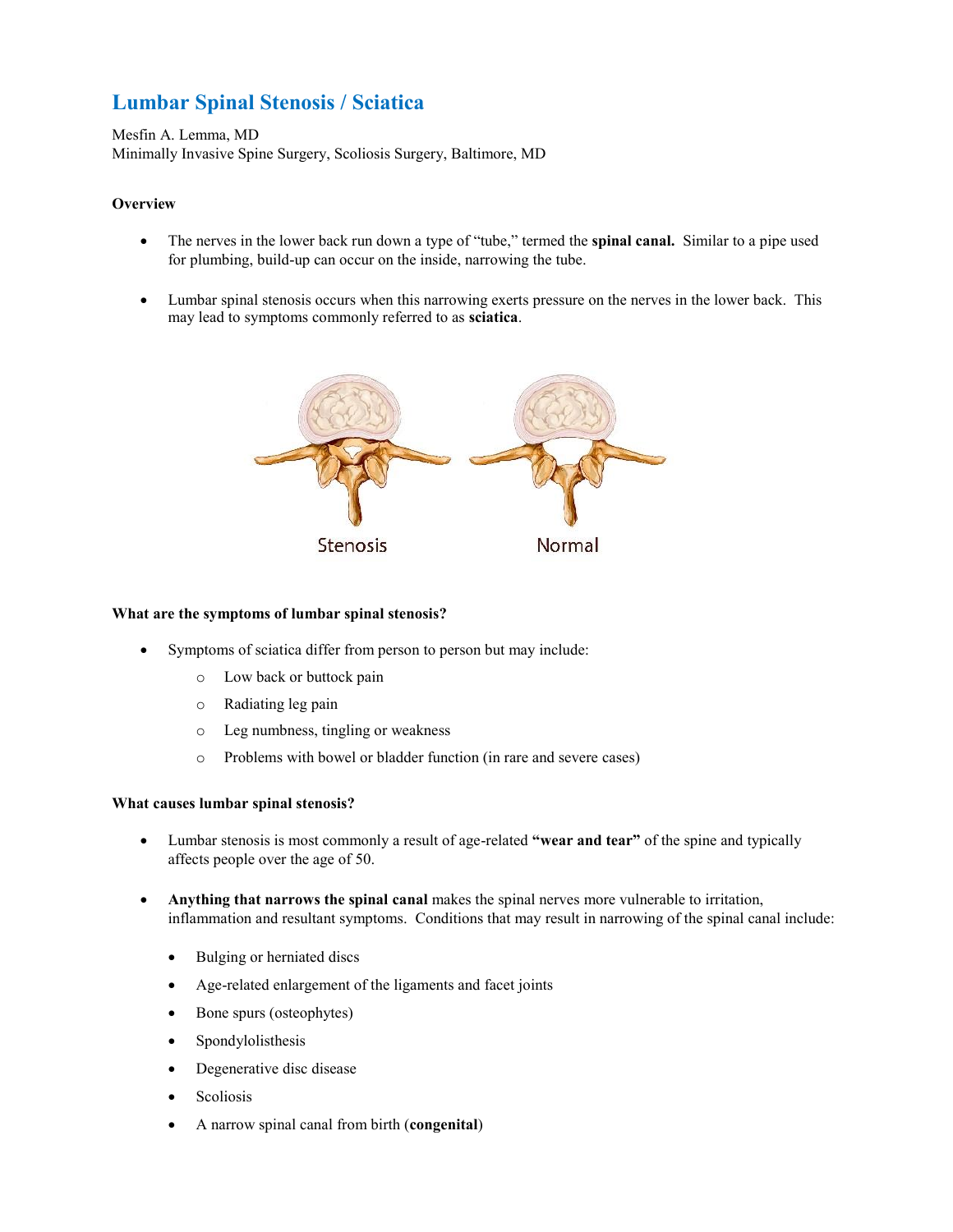#### **Examples of Disc Problems**



#### **How is lumbar spinal stenosis diagnosed?**

- **Symptoms related to lumbar stenosis often resemble other disorders** such as peripheral neuropathy or vascular claudication (leg pain due to inadequate blood flow), so confirming the diagnosis is of paramount importance prior to formulating a treatment plan.
- The first step in diagnosis is always to take a complete history and administer a thorough physical examination.
- The most common diagnostic test used to determine the presence of spinal stenosis is an **MRI of the lumbar spine**.
- In some cases, a CT scan may be ordered, either in addition to an MRI or instead of one.
- Upright x-rays will show any evidence of spinal misalignment.
- EMG/Nerve Conduction Studies (NCS) may be considered if there is suspicion of nerve related problem in the legs such as peripheral neuropathy.

#### **What are the treatment options?**

#### 1. **Non-surgical Treatment**

In its early stages, lumbar spinal stenosis **typically responds well to conservative measures** such as:

- Activity modification
- Pain/anti-inflammatory medications
- Physical therapy
- Spinal injections